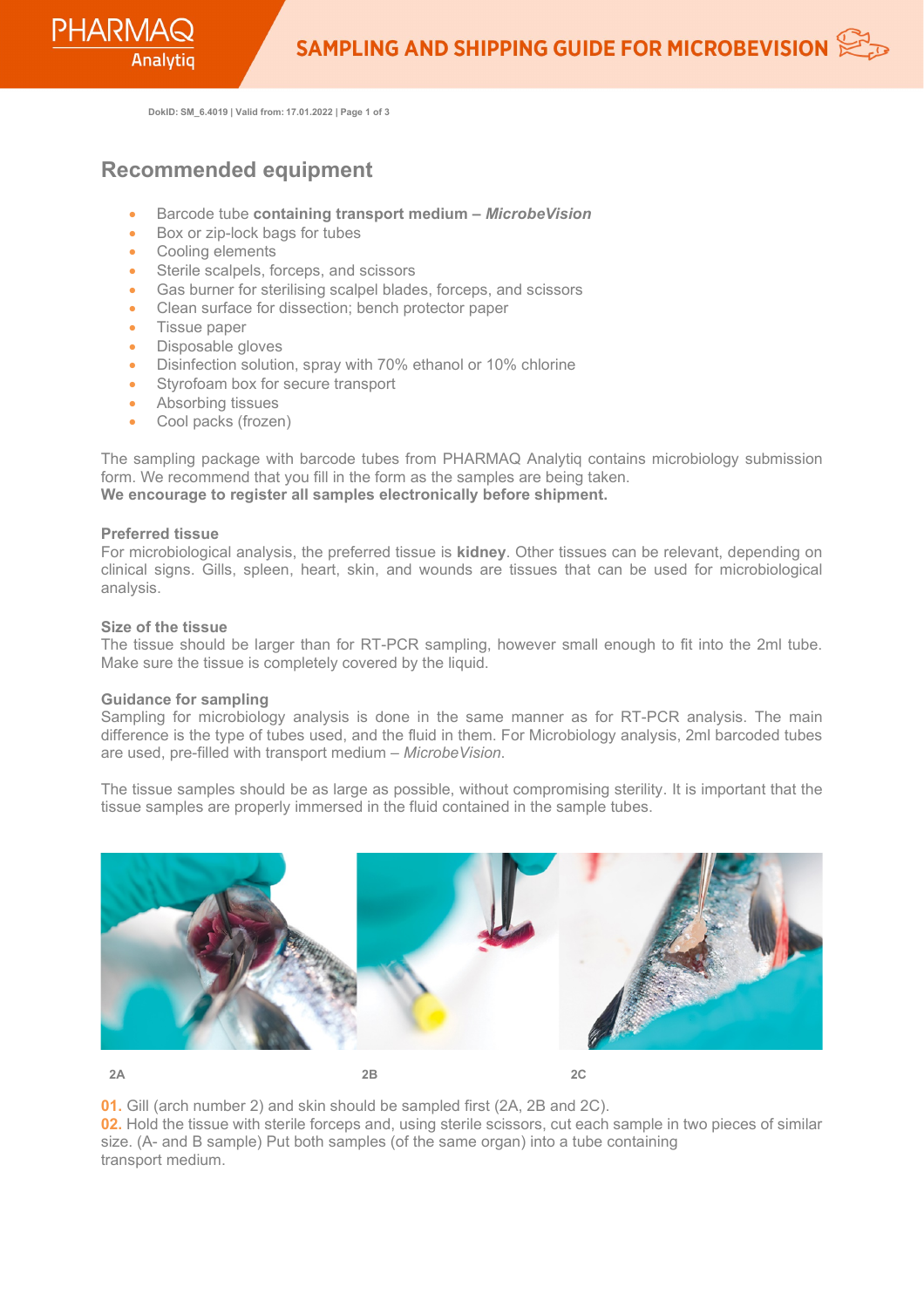**DokID: SM\_6.4019 | Valid from: 17.01.2022 | Page 2 of 3**

**03.** For the heart, sterilise the scalpel blade and tweezers before making a cut in the heart cavity. Use the tweezer to pick up the heart by the bulbus area (3).

**04.** Hold the heart with sterile forceps and use sterile scissors to cut off the apex and put both samples in a tube containing transport medium.

**05.** Any residues of tissue should be removed from the instruments, which should then be sterilised before making a cut in the abdominal cavity (4).

**06.** The kidney should be the first organ sampled from the abdominal cavity. Identify the kidney by removing the swim bladder. Sterilise the instruments again before extracting a small square from the head kidney. Split the extracted square in two and put both samples in a tube containing transport medium (5).



**07.** If necessary, sample the remaining organs from the abdominal cavity, sterilizing the instruments in between organs.

**08.** When sampling multiple organs from the same fish, use one tube per organ/piece of tissue.



**09.** When sampling is finished the order form should be completed.

**10.** Make a note on the barcode sheet if additional information regarding the tubes (i.e., cage, wound, healthy) needs to be included.

**11.** Place the sample tubes in individual zip-lock bags, place all samples in a Styrofoam box, together with order form, barcode sheet, and a cooling element. The samples should be sent using express delivery. (6)

## **Additional notes:**

Sampling for Microbiology analysis should be performed using sterile techniques to ensure that contamination is avoided.

The samples should **NOT** be stored over a longer period before submission (ship within 48 hours). The samples must be kept cold (4°C) the entire time, both at the sampling facility, and during transport. The samples should **NOT** be kept in room temperature nor at -20°C.